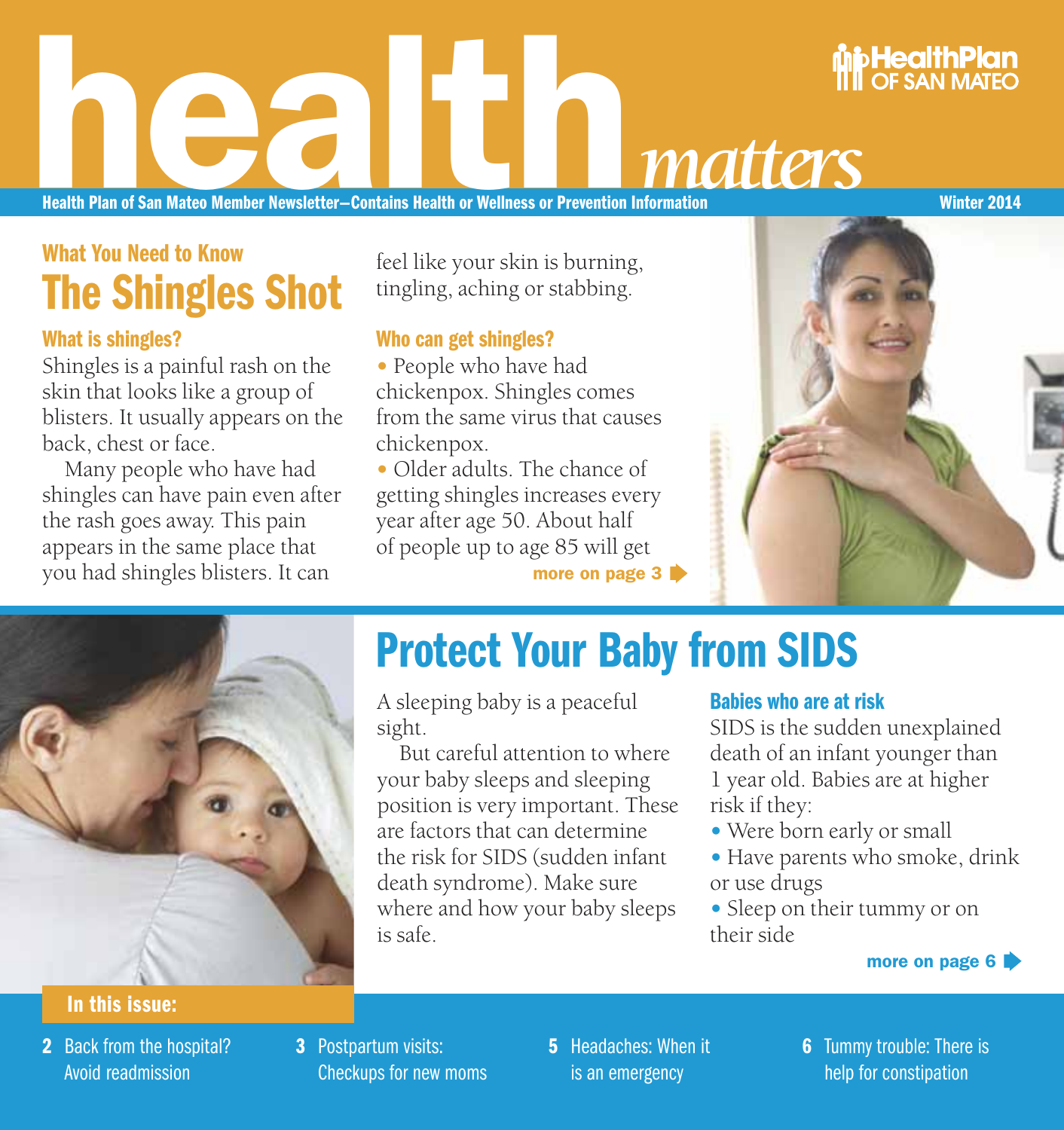# Avoid Going Back to the Hospital

Returning to the hospital is not something anyone wants. Sadly, a lot of people find themselves back in the hospital within 30 days of being sent home. Most of these situations can be avoided. You and your health care team can work together to make sure you stay healthy at home.

Here are steps you can take to avoid going back to the hospital:

#### 1. **Ask questions about your health condition.**

- **•**What you can do to get better
- **•**What activities you should avoid **•**What problems you should
- watch for **•**What to do if you
- have problems

If you have to do something like change a bandage, ask the hospital staff to go over the steps with you. Make sure you know how to do it. Ask them to show you again if you need to see it a second time.

2. **Review your medications.**  Ask if you need to continue taking all the medicines you were taking before you went to the hospital.

Do you have to take any new medicine? If you do need to take new ones, be sure you know when and how to take them. Ask how much to take and for how long. Also, be sure you understand



why you are taking the new medicines.

It is a good idea to keep a list of all your medicines. You can also talk to your primary care doctor to make sure you are taking them correctly.

3. **Keep your doctor appointments.** Follow-up tests or doctor appointments are often scheduled for you before you leave the hospital. They are important for checking to see how well you are doing and keeping you healthy. Remember to show up to all your appointments.

4. **Speak up if you need help.**  Can you bathe, dress, and cook for yourself? If you are worried about not being able to do these and other tasks, it is important for you to tell us. Health Plan of San Mateo can get help for you. Call our Care Coordination Unit at **650-616-2060**.

5. **Ask for a name and phone number.** You may have questions or concerns after leaving the hospital. Before you leave, ask who you should call. By working together, we can help keep you healthy and out of the hospital as much as possible. ■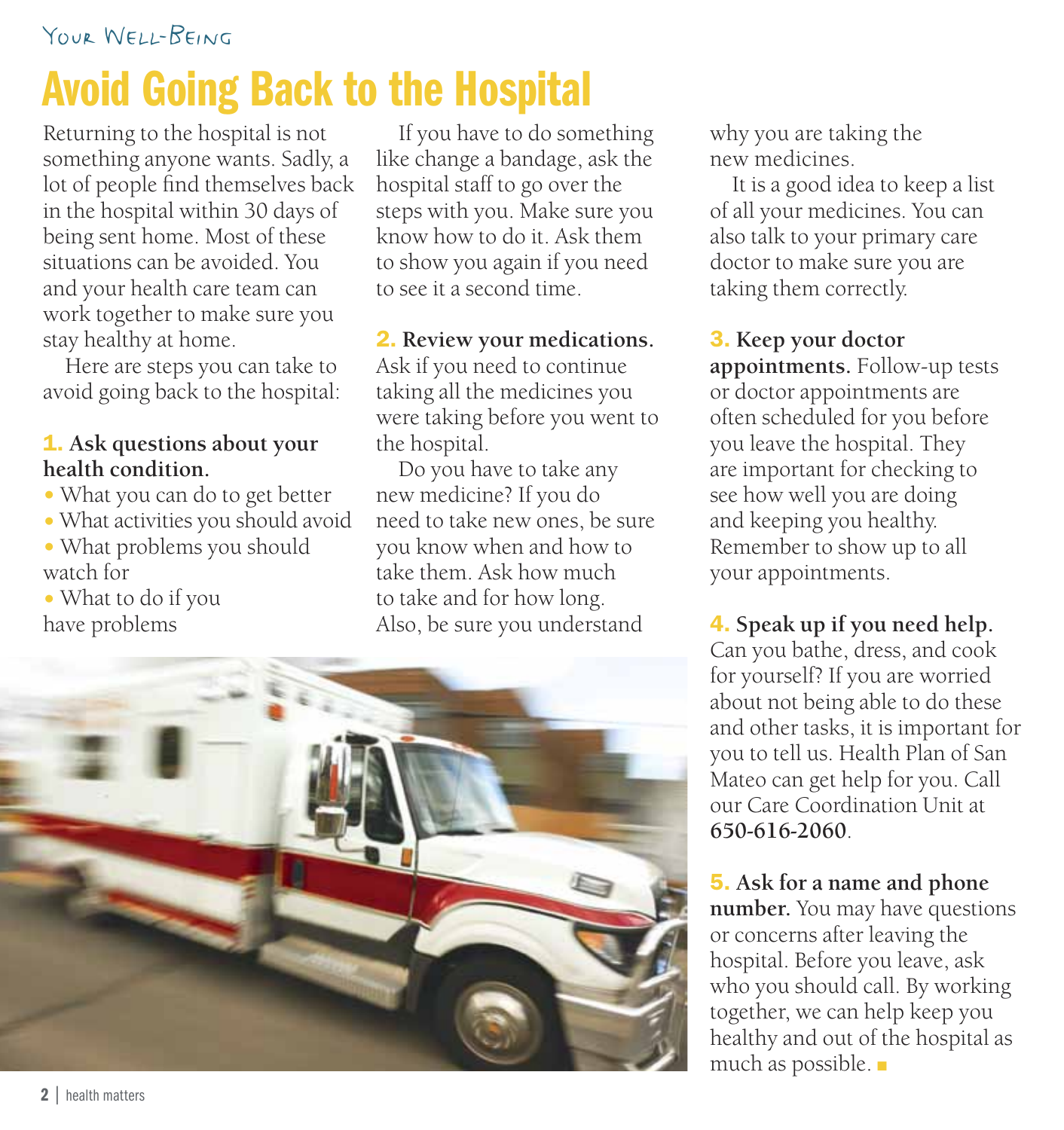## Shingles Shot **Exercise continued from cover**

shingles or have already had it.

There is a shot you can get to protect against shingles: Zostavax.

#### Who should get the shingles shot?

**•**Anyone 60 years old or older.

**•**People who already had shingles. It can prevent against the pain that can appear after the rash goes away.

You need to get the shot only once.

#### What are some side effects of the shingles shot?

The most common side effects are redness, soreness or swelling. You will feel it on the arm where the shot was given.

Where can you get the shingles shot?

**•  Medi-Cal, ACE, MCE and HealthWorx members:** You can get the shot at your doctor's office. There is no cost to you.

**•  CareAdvantage members:**  You can get the shot at many local pharmacies. Usually no

appointment is needed. The cost depends on your Medicare Part D plan. ■

*Sources: www.cdc.gov; www.zostavax.com*



# New Moms Need Checkups Too

As a brand-new mom, you may be busier than you've ever been.

Your body is still healing from the hard work of giving birth. Be sure to take care of yourself too.

Eating well and resting are now more important than ever. So is seeing your doctor for a checkup.

#### A must-have visit

You will need a postpartum checkup about three to eight weeks after giving birth. If you had a cesarean section, you may need to see your doctor two weeks after the surgery.

A postpartum visit gives your doctor a chance to:

• Make sure you're recovering well from giving birth

**•**See if you can get back to normal activities

#### Your turn to talk

This is also your chance to bring up any concerns you might have about your recovery and how your body is feeling. You can ask your provider about:

- **•**Breastfeeding
- **•**Birth control
- **•**Your weight and diet

#### Feeling low?

Some women become depressed after having a baby. This can happen to any mom. So it is nothing to feel embarrassed about.

If you feel sad, tell your doctor. There's nothing you cannot share with your provider. ■

*Source: Office on Women's Health*

HEALTH MATTERS is published as a community service for the friends and patrons of HEALTH PLAN OF SAN MATEO, 701 Gateway Blvd., Suite 400, South San Francisco, CA 94080, telephone 800-750-4776, website www.hpsm.org. Information in HEALTH MATTERS comes from a wide range of medical experts. If you have any concerns or questions about specific content that may affect your health, please contact your health care provider. Models may be used in photos and illustrations. Copyright © 2014 Coffey Communications, Inc. CUN30046

Chief Executive Officer Maya Altman Medical Director Fiona Donald, M.D. Health Educator Daisy Liu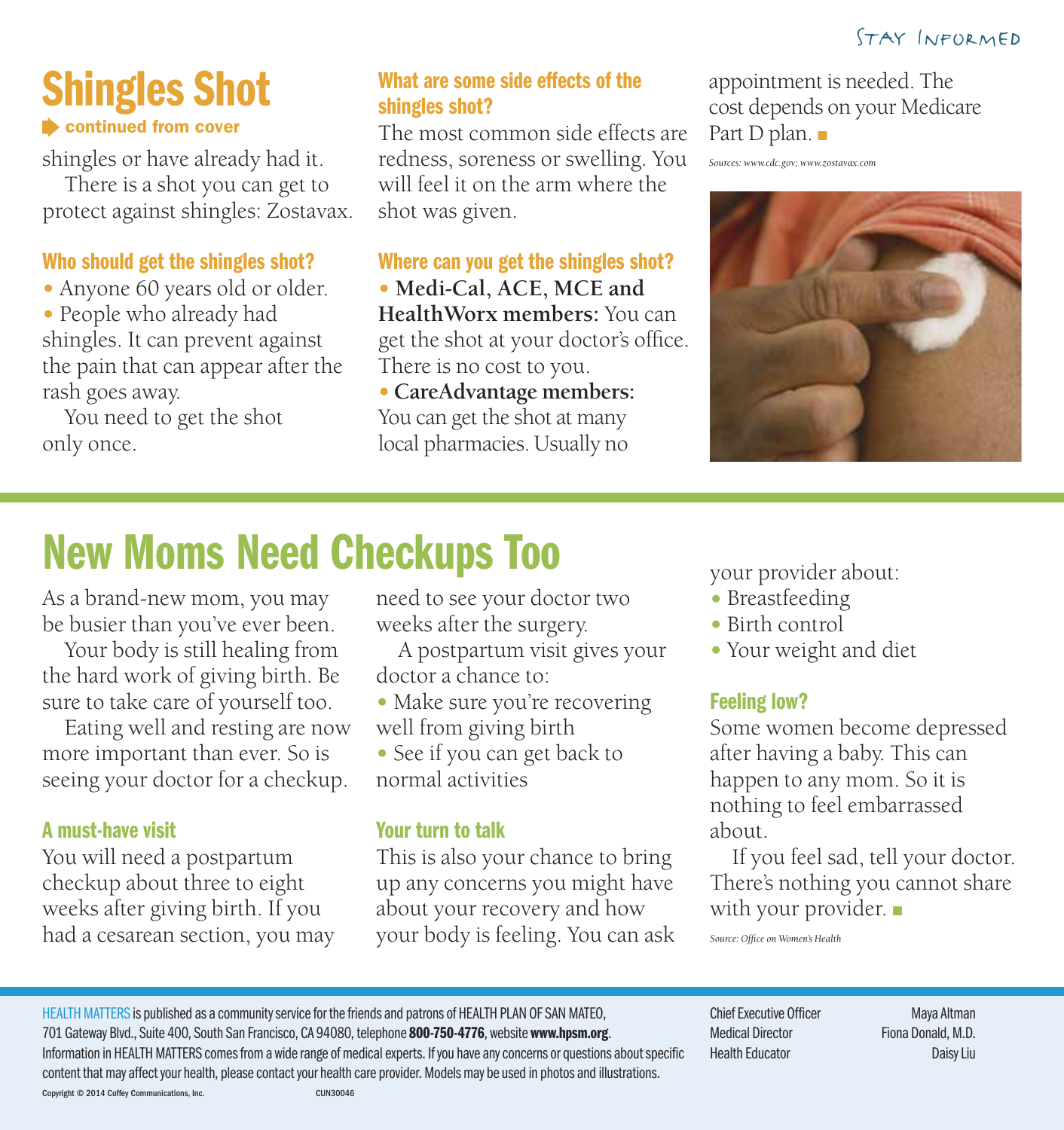#### Healthful Eating



#### Mean Greens

Eating lots of leafy green vegetables gives your body the vitamins and minerals to fight off disease. This includes spinach, Swiss chard, kale and collard greens. To choose the most nutrient-rich vegetables, remember that the darker, the better.

Dark green veggies are rich in vitamins A and C. This helps prevent many diseases and certain types of cancers.

In addition to their disease-fighting qualities, these greens are fat-free, cholesterol-free and low-calorie. They are also an excellent source of fiber.

Choosing: Pick crisp, green bunches without any insect damage.

**Storing: After washing and rinsing** them thoroughly, you can loosely wrap them in damp paper towels and store them in a plastic bag in the refrigerator for up to five days.

Preparing: Leafy green veggies are easy to use for salads and add to sandwiches. You can also sauté spinach, grill collards, and mix Swiss chard or kale into a soup or casserole.

*Sources: Academy of Nutrition and Dietetics; American Institute for Cancer Research; Produce for Better Health Foundation*

## Your Waistline Swap Out to Trim Down

If fat is settling around your middle, it is time to rethink your diet. Tummy fat puts you at higher risk for diseases such as heart disease and diabetes.

You do not have to stop enjoying food. Replace foods that are high in sugar and fat with

low-fat, low-sugar foods that fill you up. Eating fruits and veggies and whole-grain foods and choosing low-fat milk or yogurt will help trim your waistline.

Try these healthy trades, for starters. Over time, it will be easy for you to make the switch.

| Instead of                                                          | Try                                                                                         |
|---------------------------------------------------------------------|---------------------------------------------------------------------------------------------|
| <b>Breakfast</b>                                                    |                                                                                             |
| Doughnut or pastry                                                  | English muffin or whole-grain toast with natural peanut<br>butter or fruit-only jam         |
| Sugar-coated cereal                                                 | Whole-grain cereal with fresh or frozen berries                                             |
| <b>Lunch</b>                                                        |                                                                                             |
| Creamy soup                                                         | Water-based vegetable soup with low-fat whole-grain crackers                                |
| <b>French fries</b>                                                 | Baked white or sweet potatoes                                                               |
| <b>Snack</b>                                                        |                                                                                             |
| Cookies or chips                                                    | An orange, apple, or carrots and celery sticks                                              |
| <b>Dinner</b>                                                       |                                                                                             |
| Meat pizza                                                          | A slice of cheese and veggie pizza                                                          |
| Regular ground beef                                                 | Lean or extra lean ground beef, ground turkey or<br>chicken breast                          |
| <b>Dessert</b>                                                      |                                                                                             |
| Cake or pie                                                         | Fresh or water-canned fruit salad topped with low-fat<br>vanilla yogurt and toasted almonds |
| Ice cream                                                           | Frozen grapes, sorbet or low-fat frozen yogurt                                              |
| <b>Drink</b>                                                        |                                                                                             |
| Regular soda                                                        | Sparkling water with lemon or lime slices or mint sprigs                                    |
| Frozen coffee drink with whipped<br>cream or large latte with syrup | Black coffee or small nonfat latte with half the sugar or<br>artificial sweetener           |

*Sources: American Academy of Family Physicians; Centers for Disease Control and Prevention; U.S. Department of Agriculture*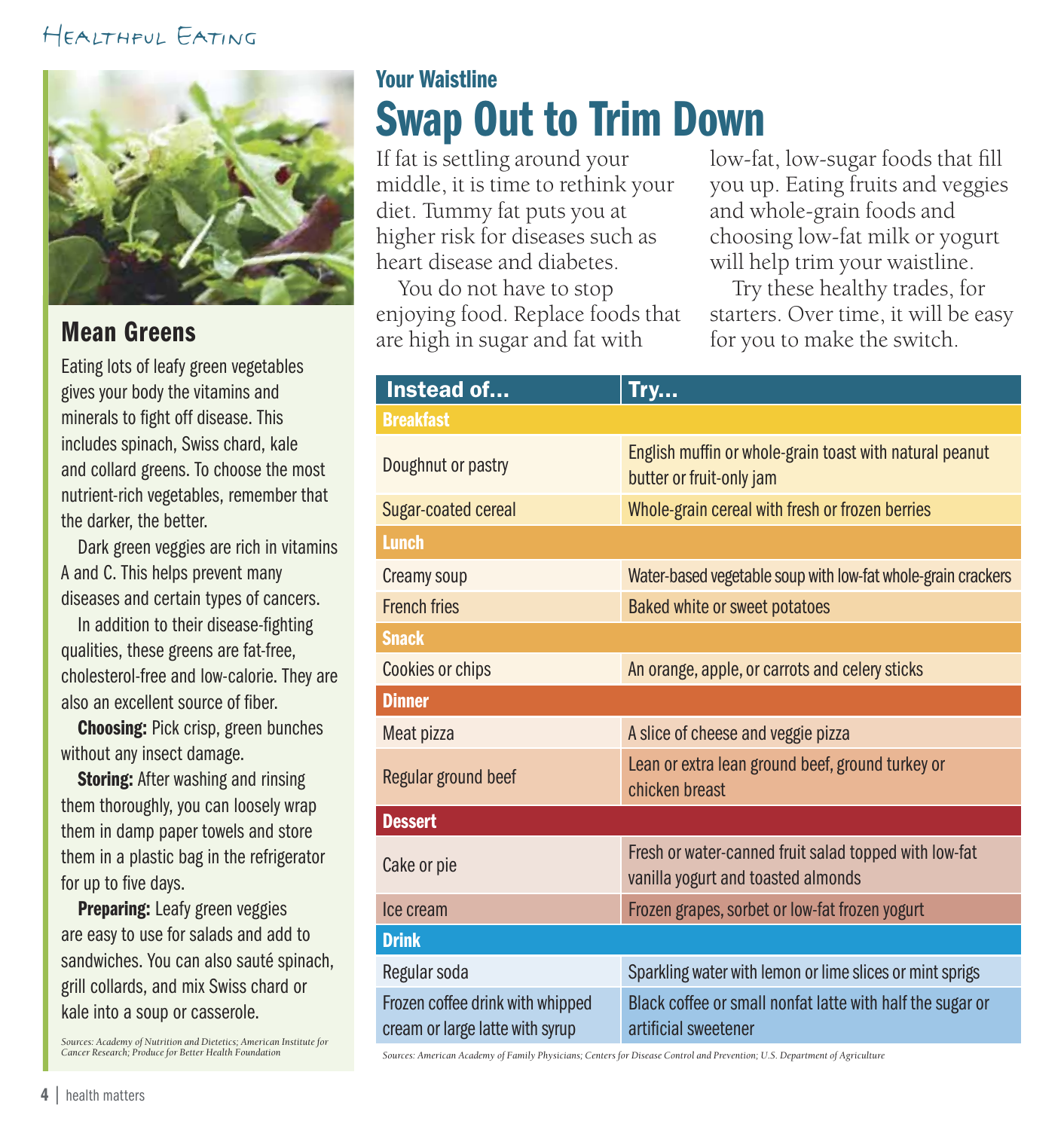## Help for **Headaches**

Does your head pound or ache? Or do you feel pressure or tightness in the head and neck? These are symptoms of a headache. Some headaches might bother you. Others will stop you from doing your regular activities.

Tension headaches are the most common type. They can be relieved with an over-the-counter pain reliever. Other types are more serious. They include migraines, cluster headaches and daily headaches that will not go away.

#### What you can do

When a headache starts to come on, it might help to:

- **•**Take a pain reliever. If your doctor has given you a prescription for headaches, use it as directed.
- **•**Lie down in a quiet, dark room.

**•**Put something cold, such as a wet washcloth, over your forehead.

**•**Massage your scalp and put pressure on your temples.

People with migraines may find that certain things can cause symptoms. Avoid these triggers to help reduce the number of headaches. For example, certain smells or types of food can give you a headache. Do not smoke, and avoid alcohol and

caffeine. Also get plenty of sleep and exercise, and find ways to reduce stress.

#### Getting help for bad headaches

If you have bad headaches a lot, call your doctor. Your doctor will help you get the treatment you need. ■

*Sources: American Academy of Family Physicians; American Headache Society*



#### Headache Emergency?

Having a headache is not usually a medical emergency. However, if you have a sudden, severe headache with no known cause, call 911 right away. This could be a stroke.

Go to the emergency room if the pain:

- **•** Is very bad and your medicine does not help—or it causes side effects. The drug might make you very drowsy. Or you might have nausea or vomiting.
- **•** Makes you unable to eat or drink.
- **•** Feels different or worse than past headache pain.
- **•** Comes with a high fever, a stiff neck, confusion or vomiting.

*Source: American College of Emergency Physicians*